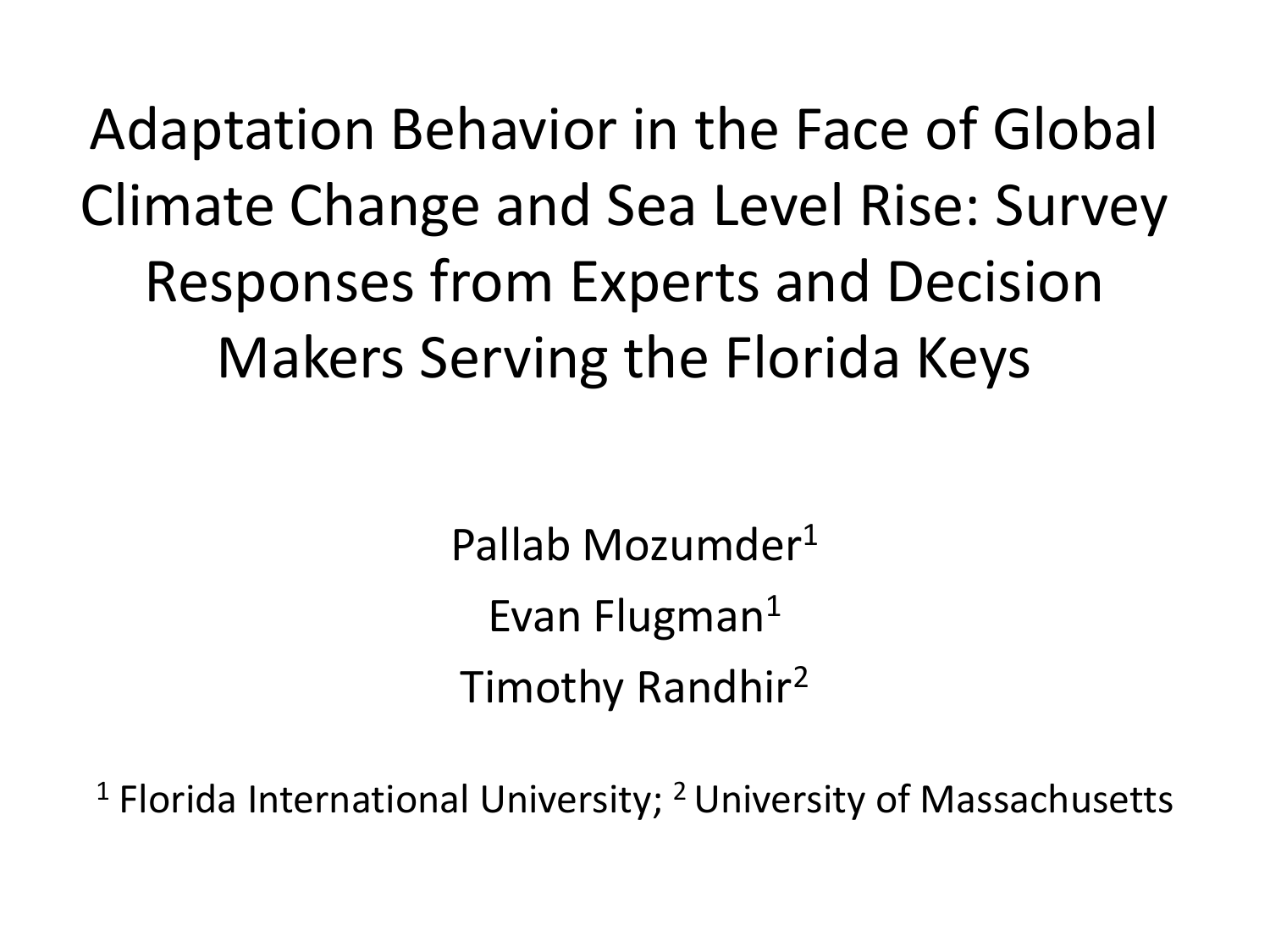### Florida Keys are on the Frontlines of Climate Crisis

- Florida Keys represents a unique ecosystem which contains a multibillion dollar tourism & nature-based economy (with an average elevation of less than 1.5 m above sea level).
- Accelerating sea level rise, extreme hydrometeorological events (e.g., tropical cyclone activity, storm surge & other disturbance events) threaten to exceed the resilience of socio-ecological systems in the Florida Keys.
- The Florida Keys also provide unique insights into emerging management challenges associated with adaptation to global climate change and accelerating sea-level rise.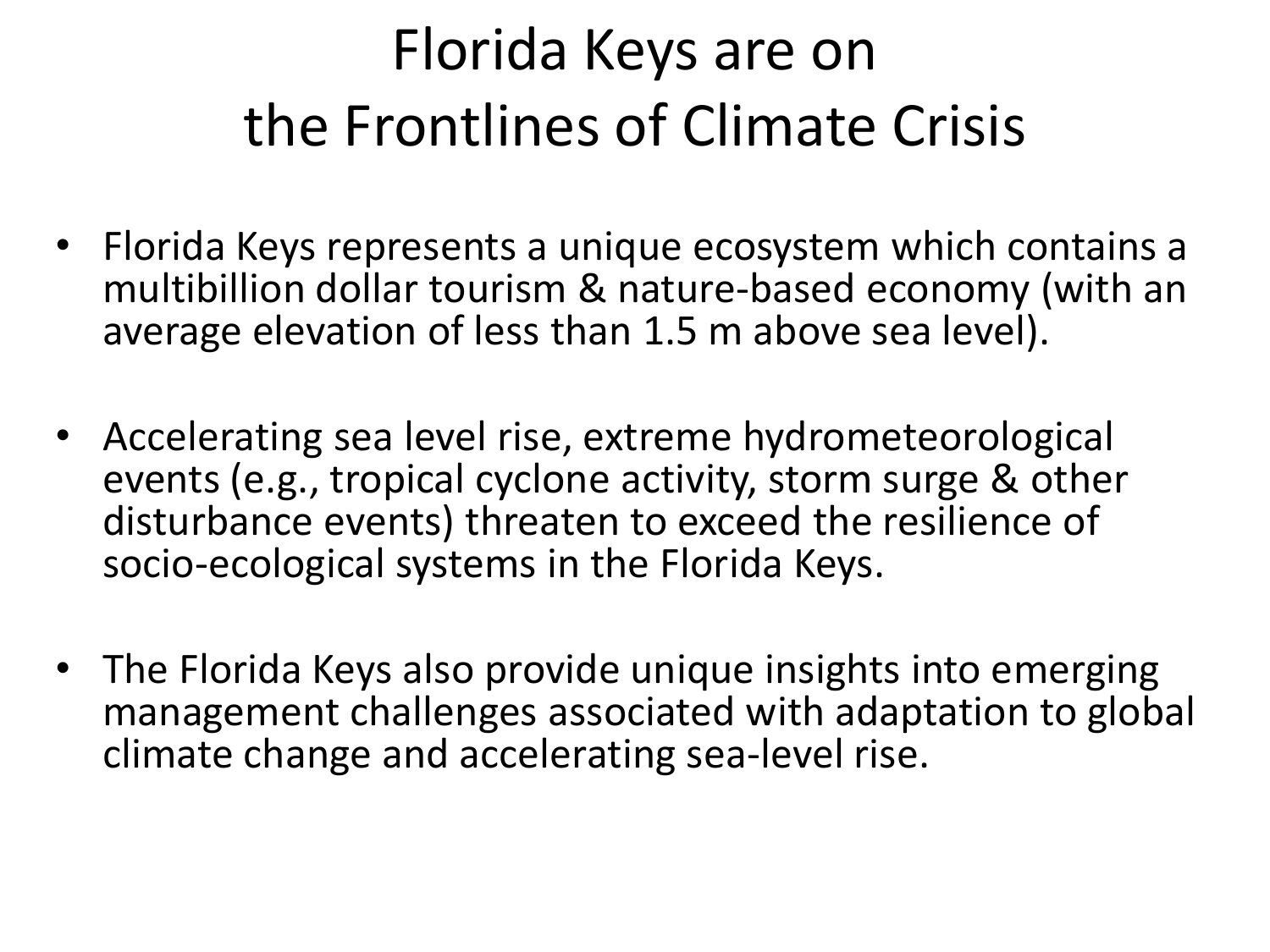### Study Objective

• Understanding how decision makers serving the Florida Keys (Federal, State, regional and local management personnel, environmental specialists, policymakers, community leaders) are anticipating & planning to address the emerging challenges with climate change and sea level rise.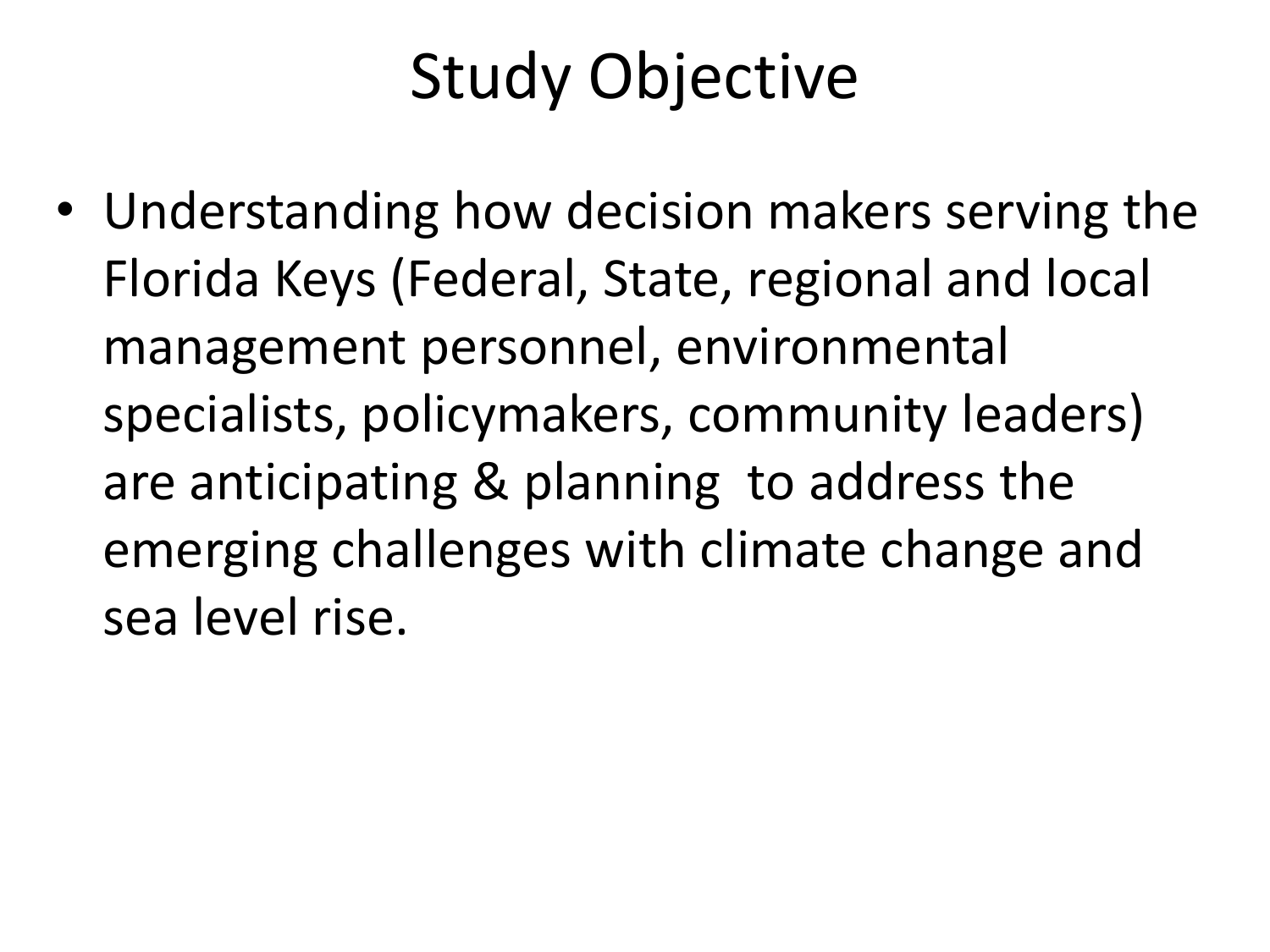### Survey Implementation

• Individuals contacted to complete the anonymous online survey were from such organizations as the National Oceanographic and Atmospheric Administration (NOAA), U.S. Geological Survey (USGS), U.S. Environmental Protection Agency (EPA), the National Weather Service (NWS), U.S Fish and Wildlife Services (USFWS), the National Parks Service (NPS), U.S. Army Corps of Engineers, (ACE), Florida Department of Environmental Protection (DEP), Florida Department of Transportation (DET), Florida Fish and Wildlife Conservation Commission (FWC), South Florida Water Management District (SFWMD) Monroe County, Key West, Marathon, Islamorada, Key Colony Beach, Lawton, Florida Keys Aqueduct Authority (FKAA), Florida Keys Mosquito Control District (FKMCD), Key Largo Wastewater Treatment District, The Nature Conservancy (TNC), Reef Relief, Audubon Society, the Red Cross, Mote Tropical Research Laboratory and MarineLab.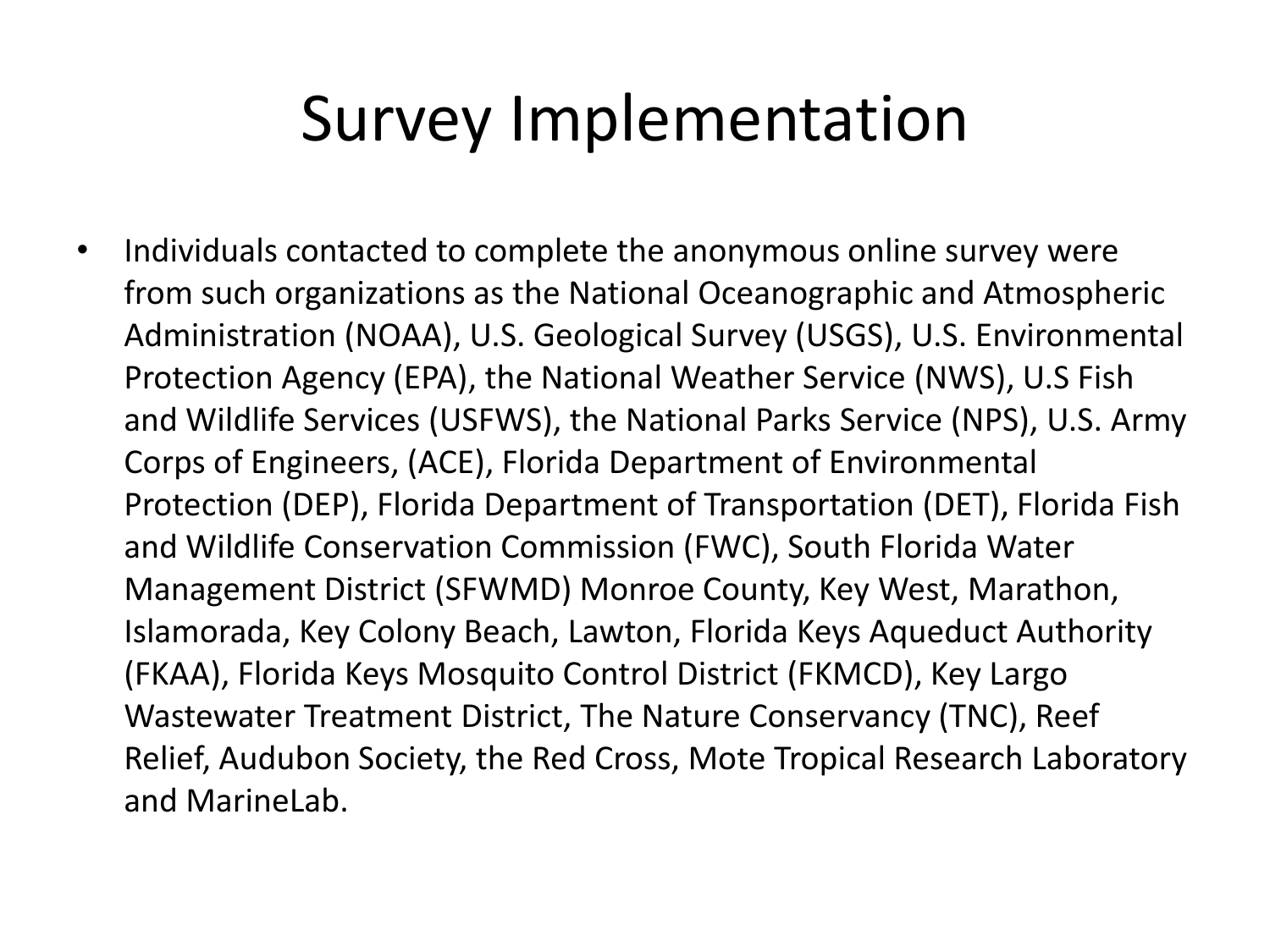# Survey Instrument & Sample

The Survey Instrument 5 sections, 40 questions.

Sample: 845 total personnel throughout the Florida Keys

Data Collection: Online survey with anonymous participation over a two month period (June and July, 2008)



Survey Respondents by Affiliation

Received 225 usable responses (response rate 26%).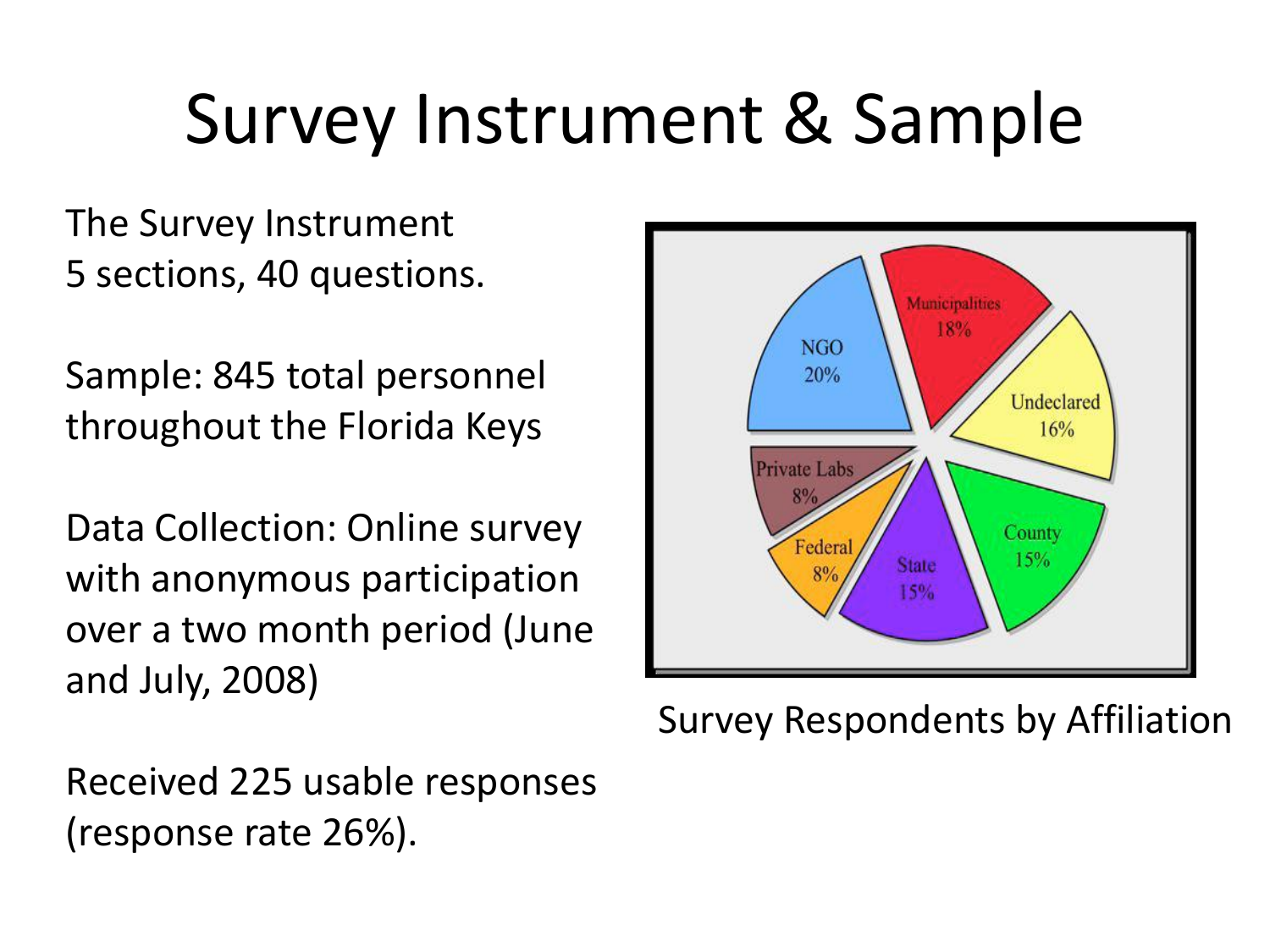### Survey Respondents by Profession

| <b>Environmental</b><br><b>Specialist</b> | Planning,<br>Permitting,<br><b>Engineering</b><br>and Code<br><b>Enforcement</b> | Administration,<br><b>Program and</b><br><b>Resource</b><br><b>Management</b> | <b>Elected office,</b><br><b>Emergency</b><br>Management,<br><b>Community</b><br>Development, &<br><b>Social services</b> | <b>Other</b> | <b>Total</b> |
|-------------------------------------------|----------------------------------------------------------------------------------|-------------------------------------------------------------------------------|---------------------------------------------------------------------------------------------------------------------------|--------------|--------------|
| 49                                        | 45                                                                               | 44                                                                            | 24                                                                                                                        | 63           | 225          |
| (22%)                                     | (20%)                                                                            | (19%)                                                                         | (11%)                                                                                                                     | (28%)        | $(100\%)$    |

The average number of years employed in their current profession was nearly 15 years, and the average number of years employed in the Florida Keys was nearly 13 years.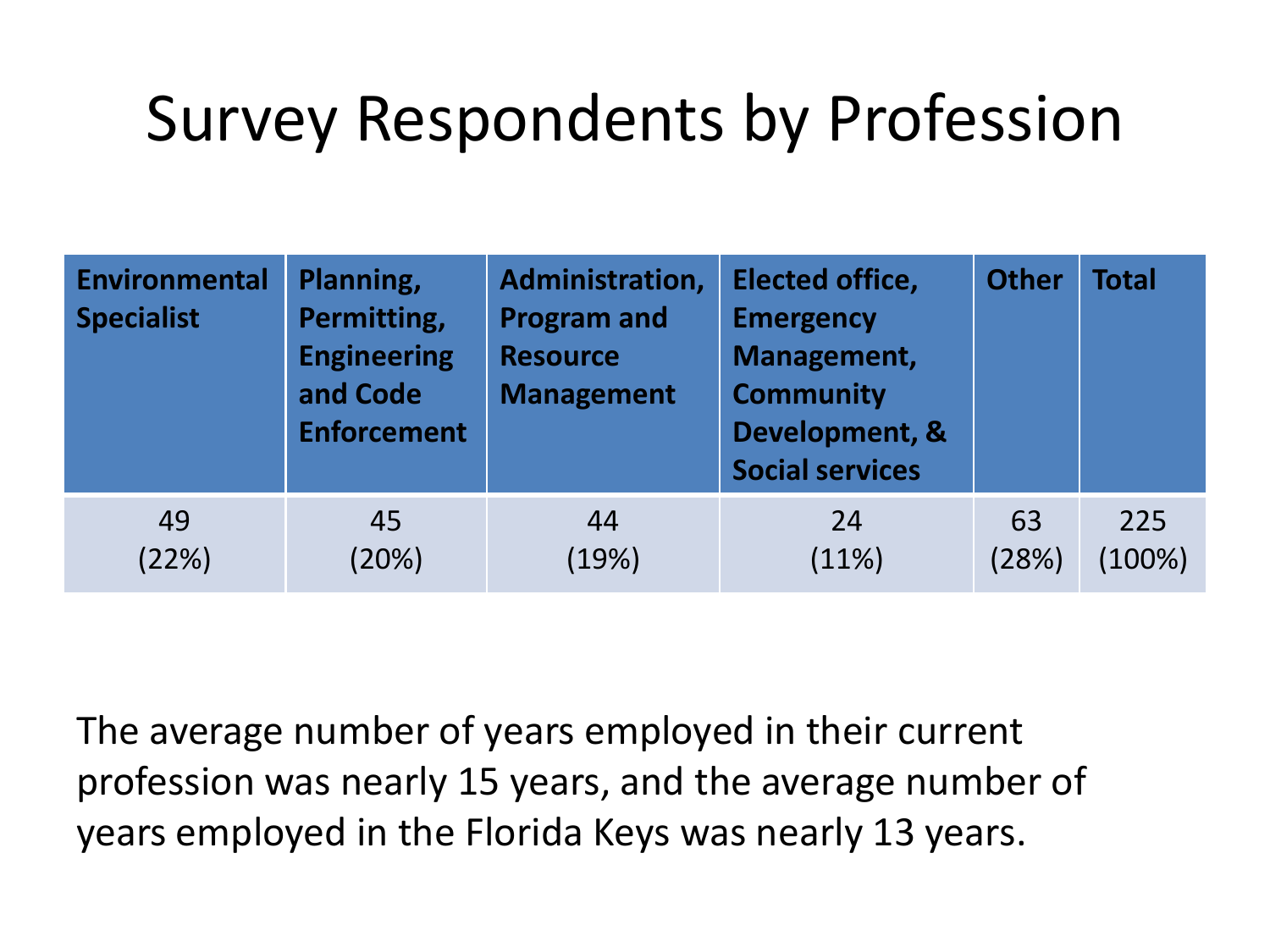### Concern about Climate Change & Sea Level Rise in the Florida Keys

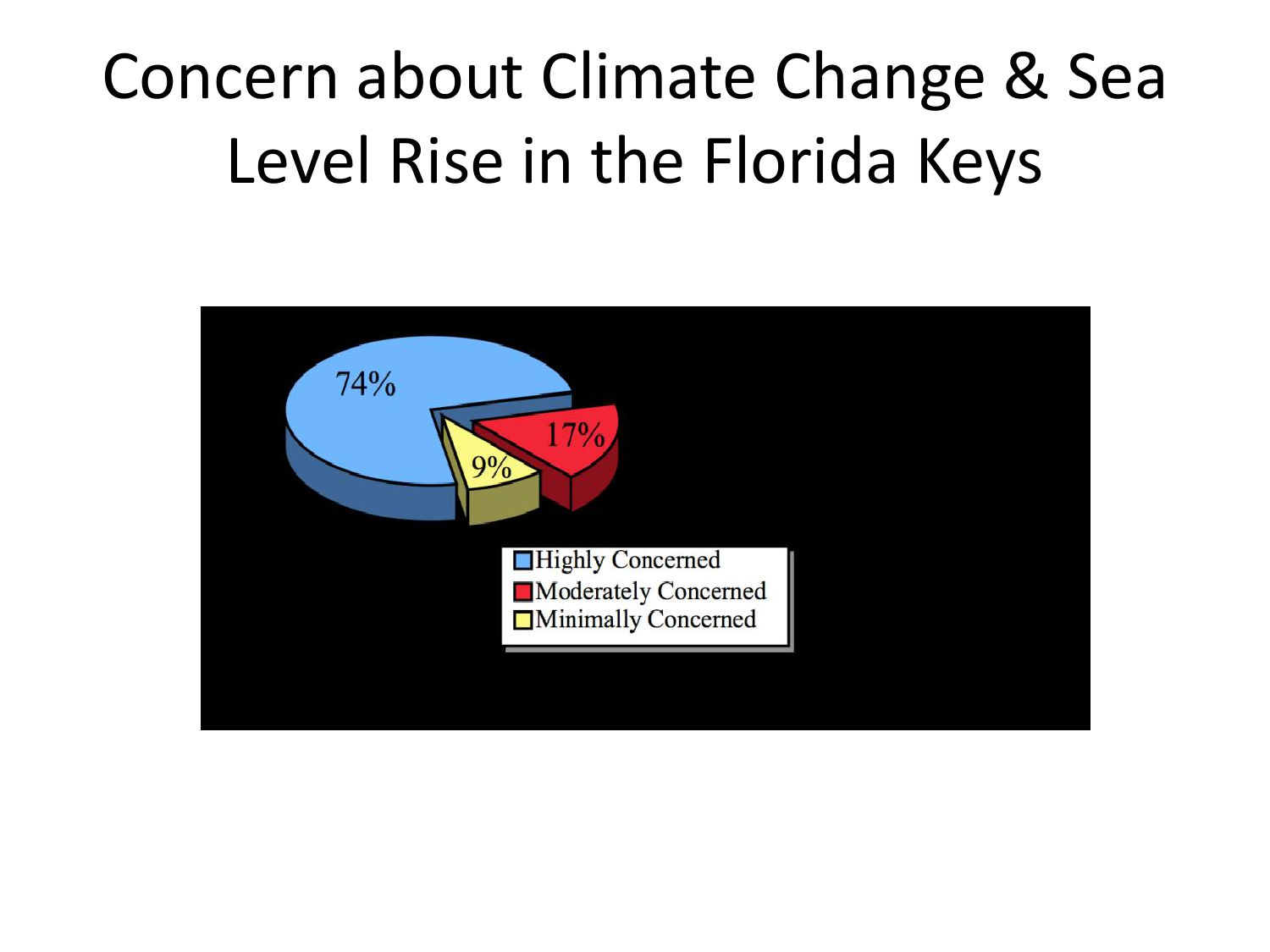## Projections of Adverse Climate Change Impacts in the Florida Keys

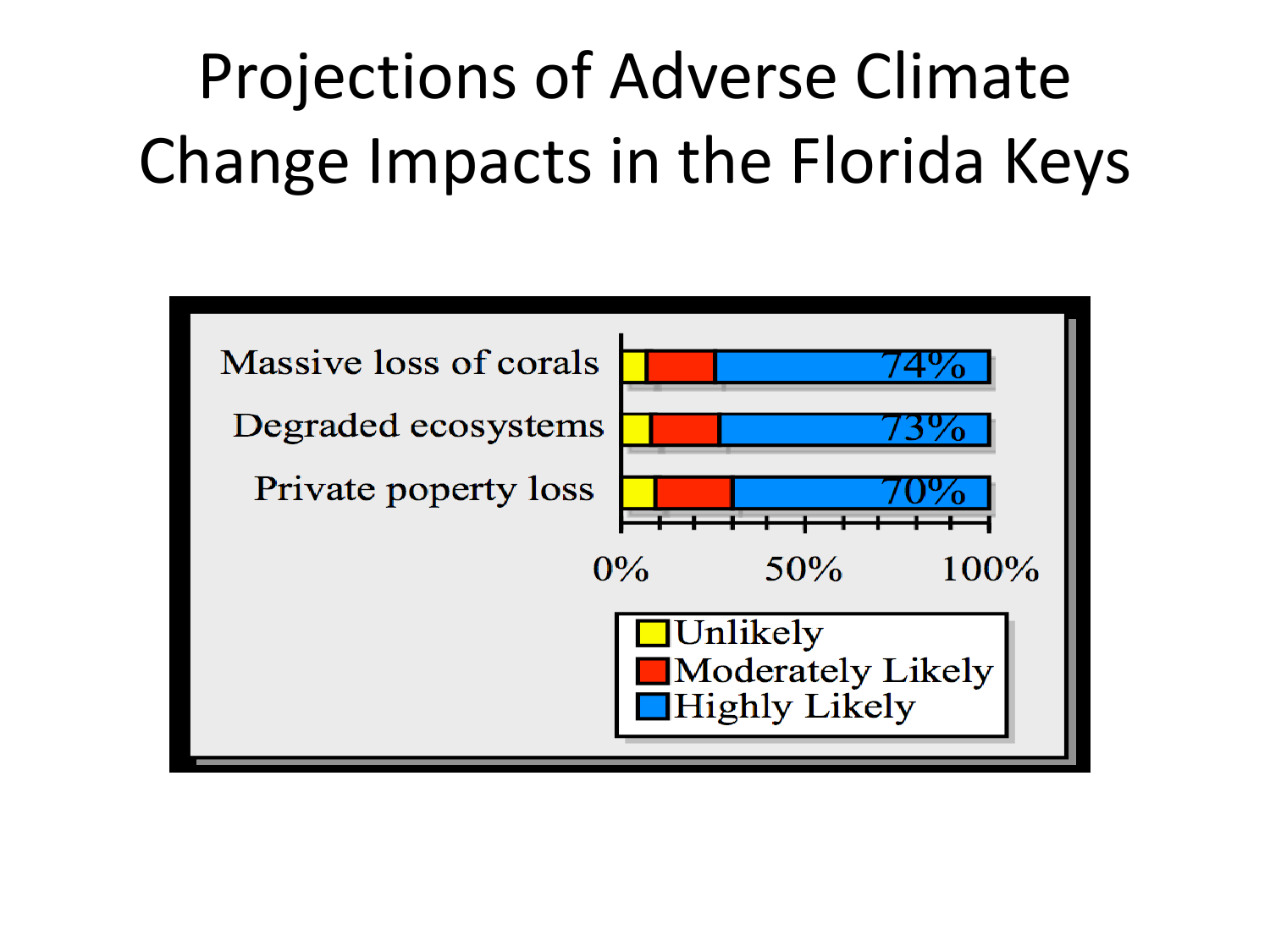Credibility of economic threat of a significant sea-level rise to the Florida Keys

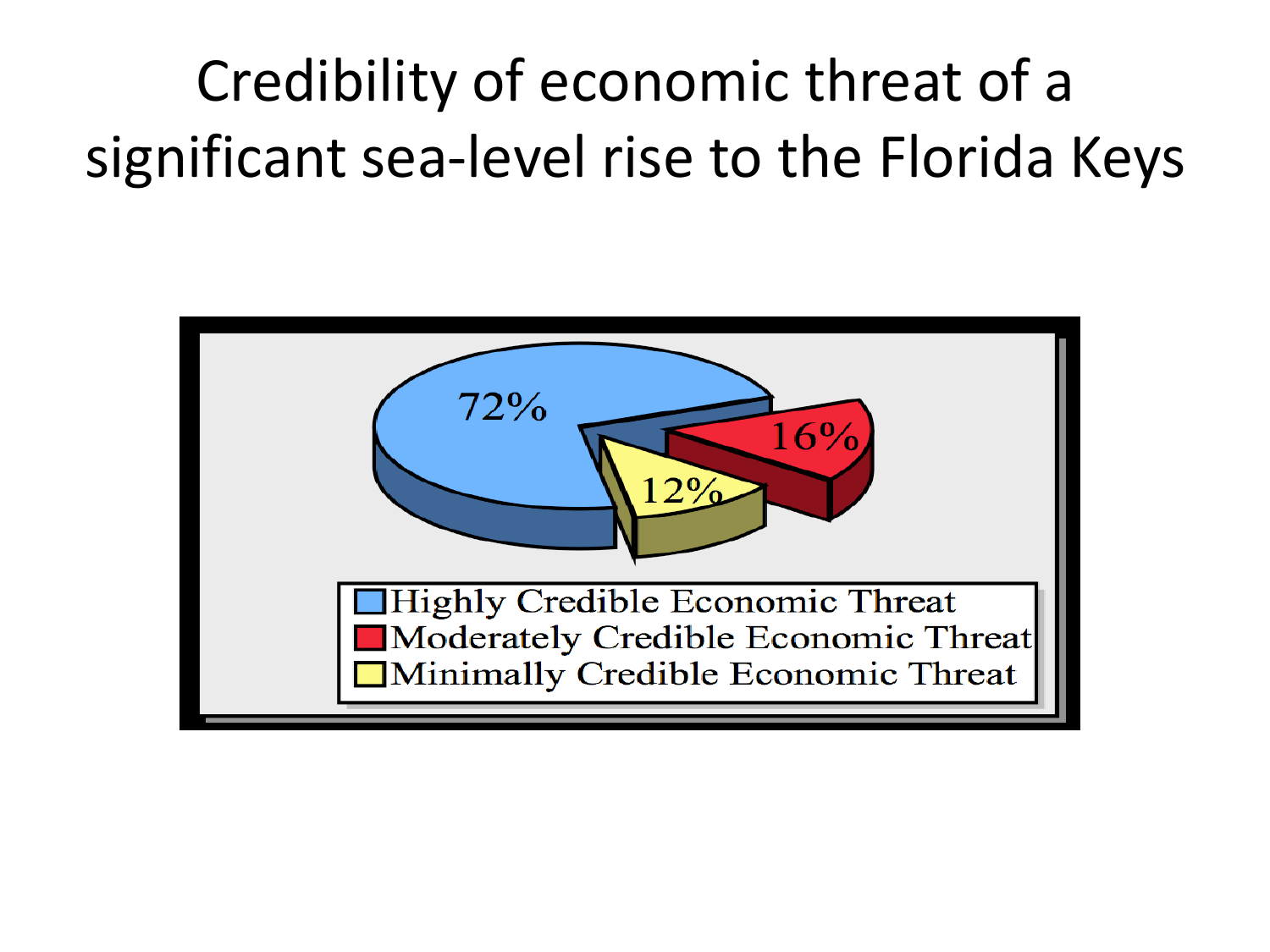# Challenges to Adaptation Initiatives

- A major information-action gap exists in understanding the risks of climate change & sea level rise and how to proceed with proactive measures at the local level.
- Survey responses reveal that Florida Keys decision makers are currently operating with limited resources, direction and leadership, and they lack a formal institutional frameworks necessary to shape and execute adaptation measures.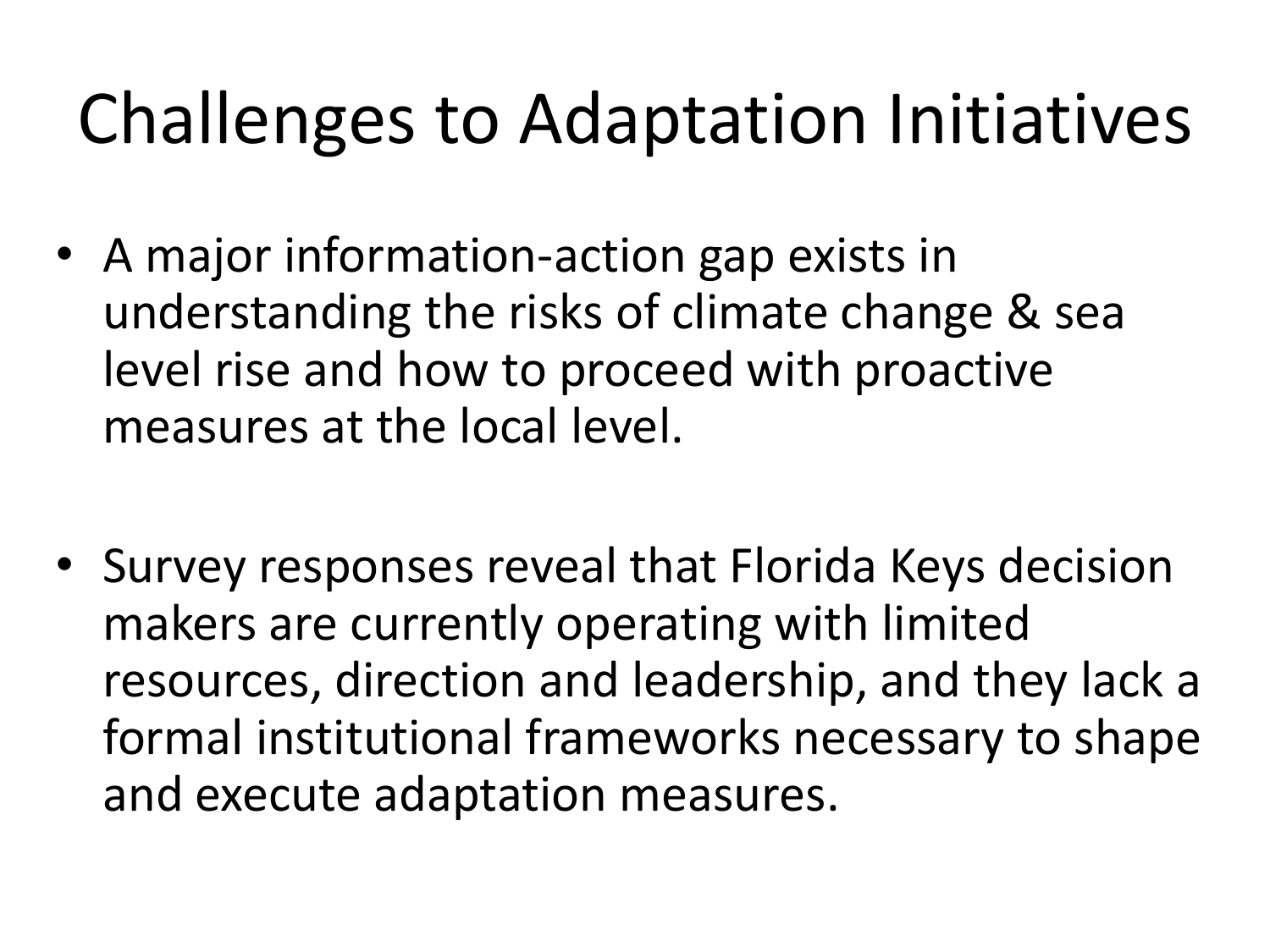#### Major Challenges to Adaptation



Most respondents (81%) reported that their agency or organization does not have a climate change adaptation-action plan or they do not know if they have a plan.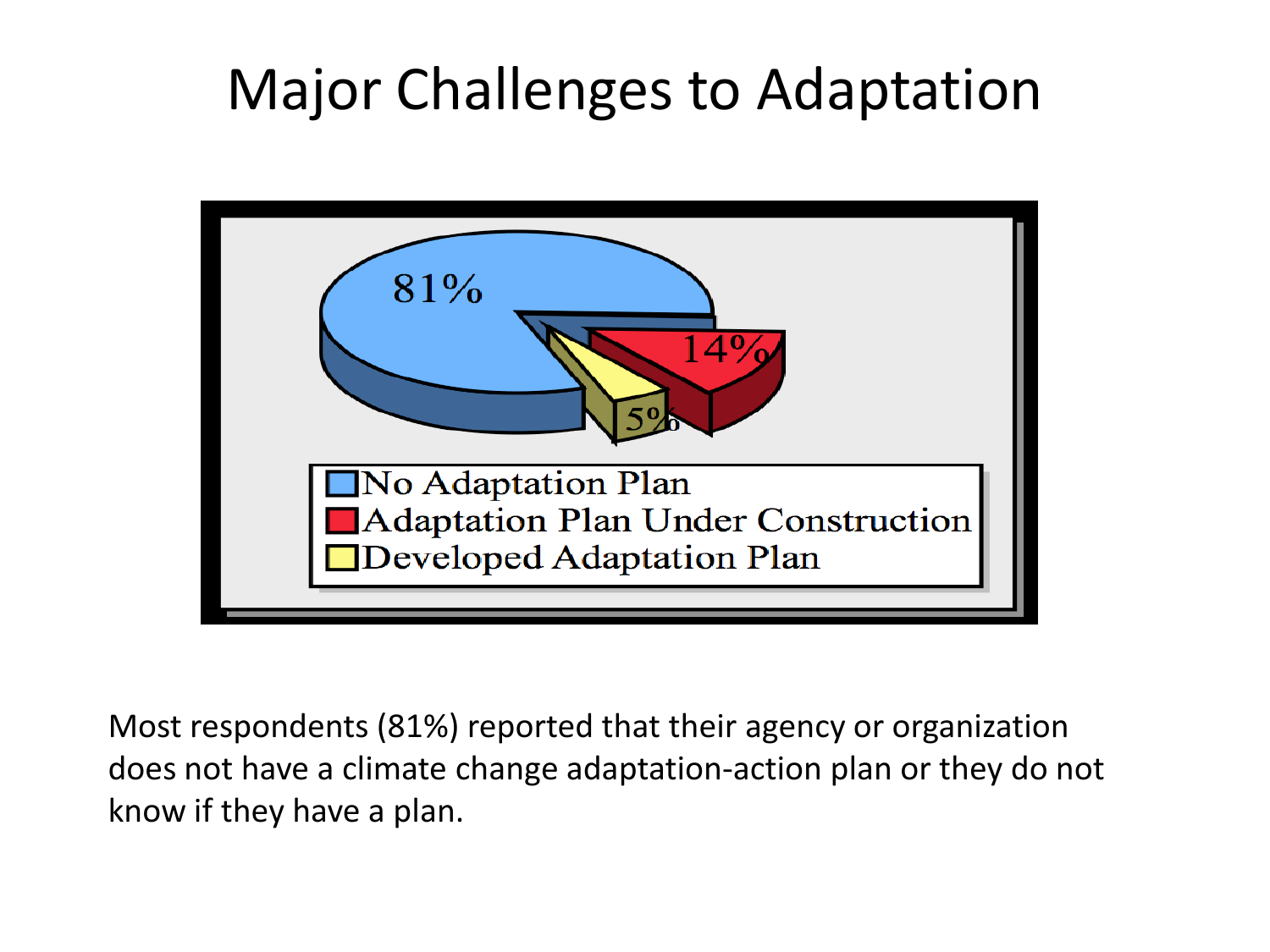## Major Challenges to Adaptation



Most respondents consider insufficient budget (84%) and insufficient staff resources (76%) as major constraints to the development of climate change adaptation policies.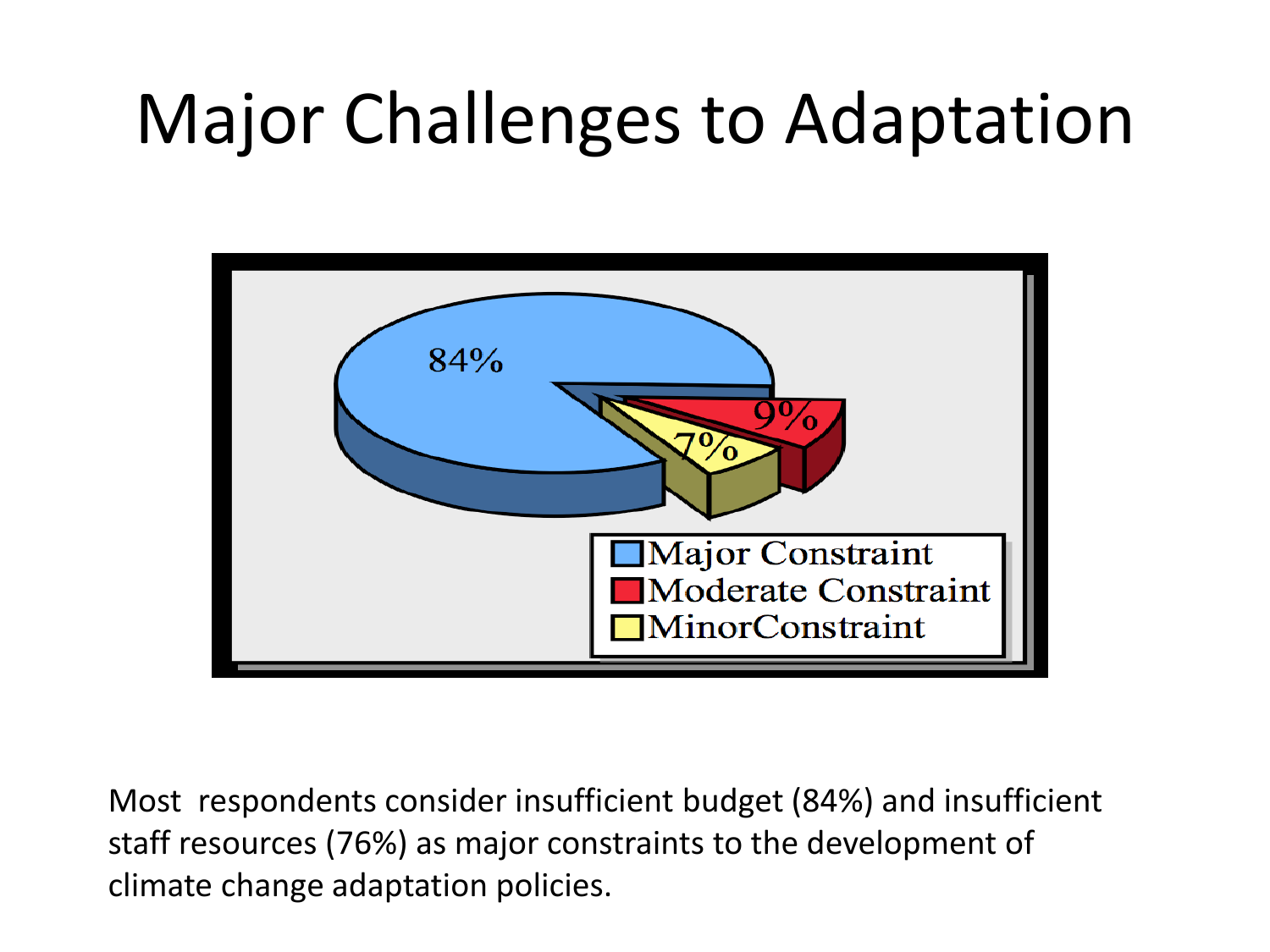# Major Challenges to Adaptation



A large majority consider lack of direction & leadership (79%) and lack of perceived importance to public officials or staff (76%) as major constraints to the development of new climate change adaptation policies.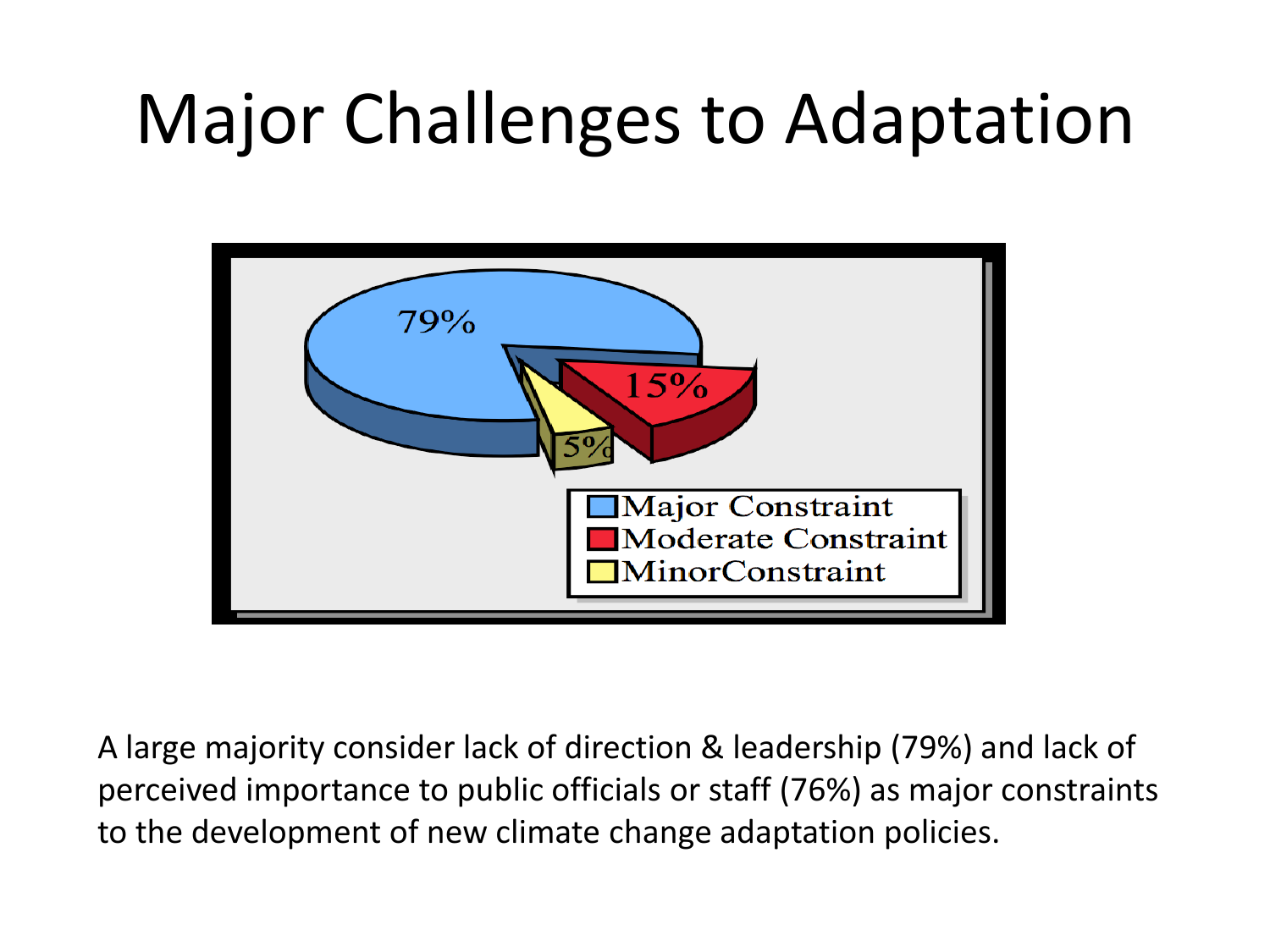### Actions Supported

Demand for risk reduction initiatives underscores the need for new types of information, training, organizational and financial inputs for developing & implementing adaptation measures in the FL Keys.

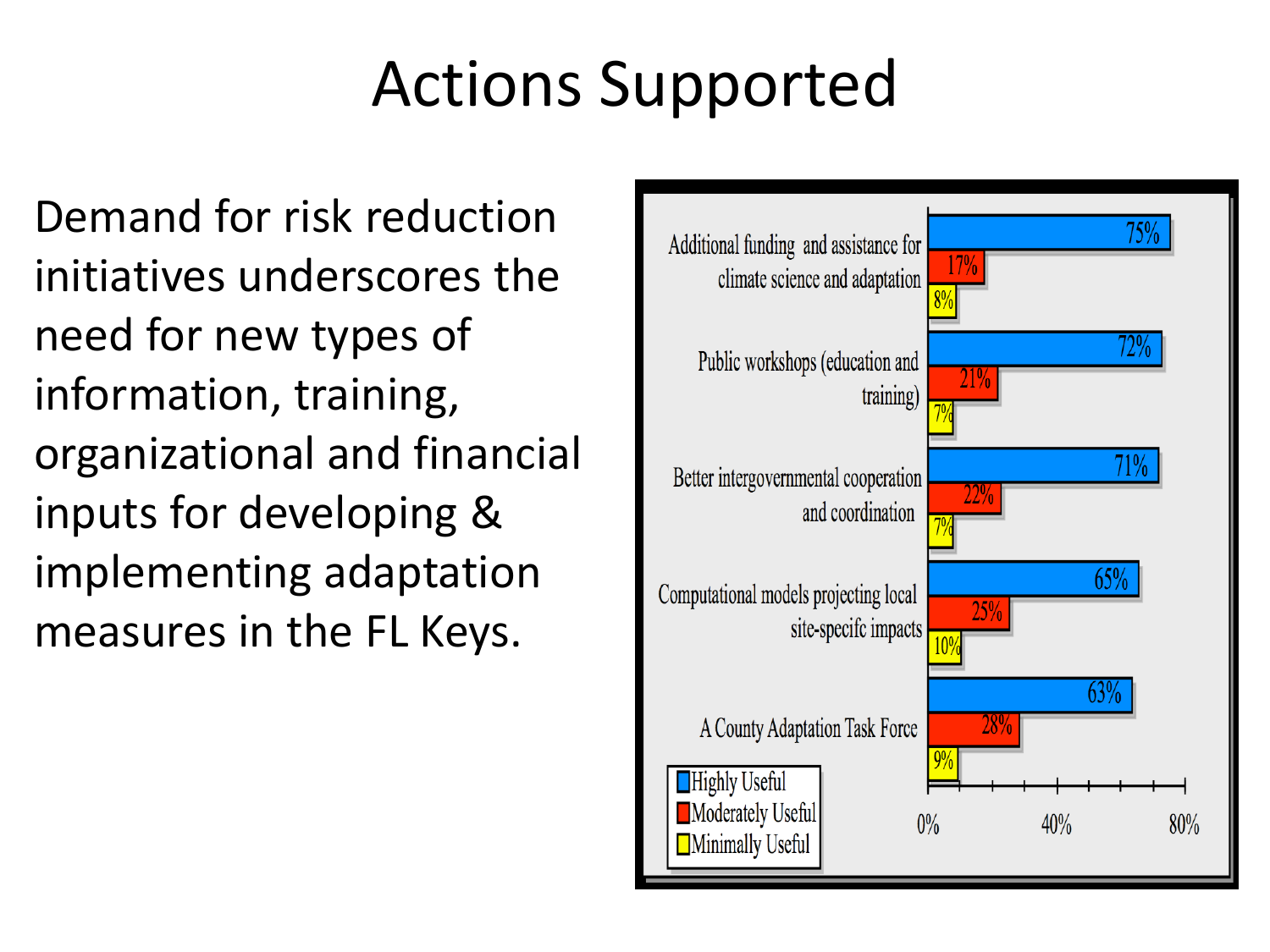## Financing Adaptation

• Feasibility of a proposed 'Community Adaptation Fund' to finance Adaptation.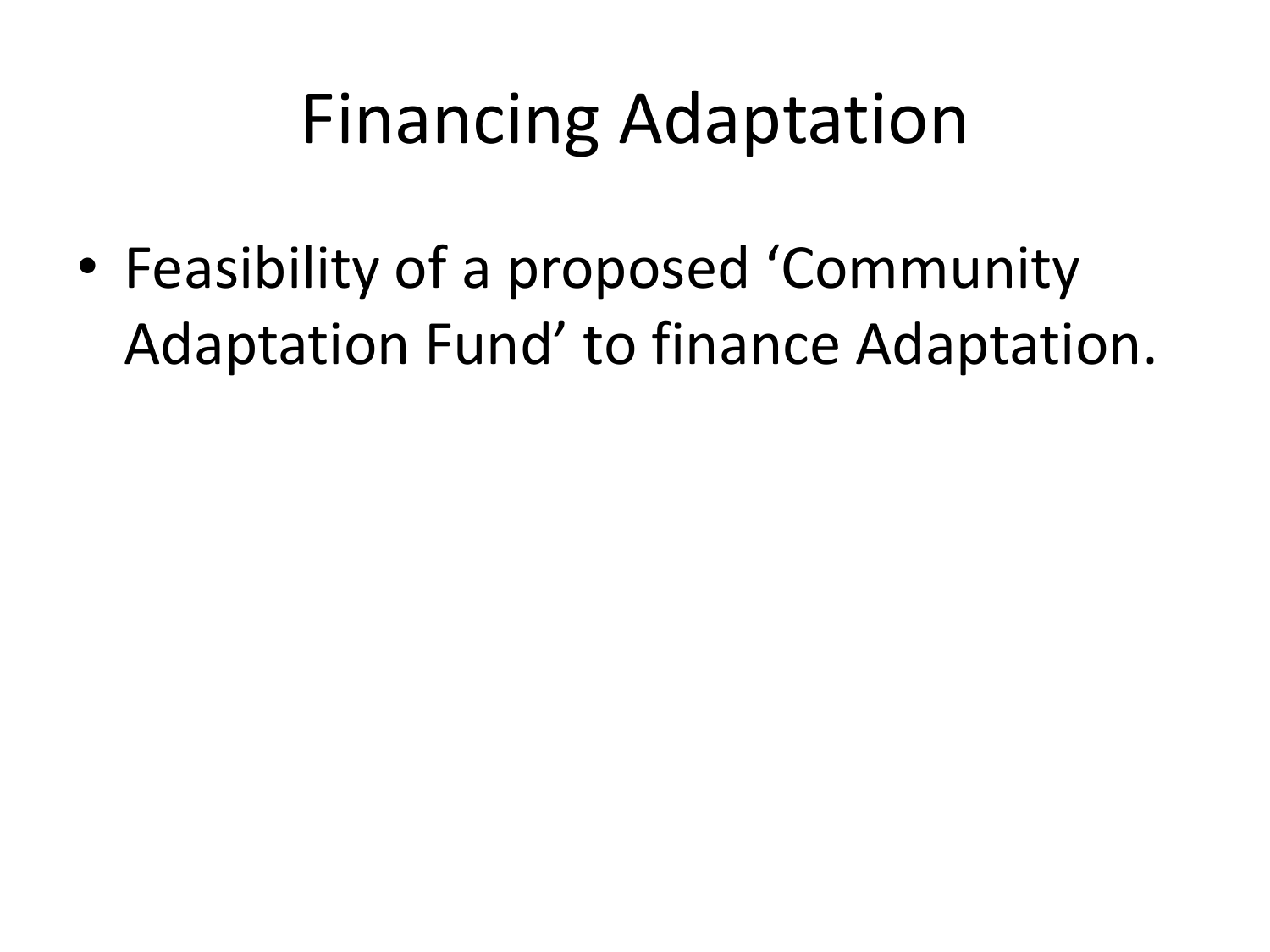# Willingness to Support Community Adaptation Fund (CAF)

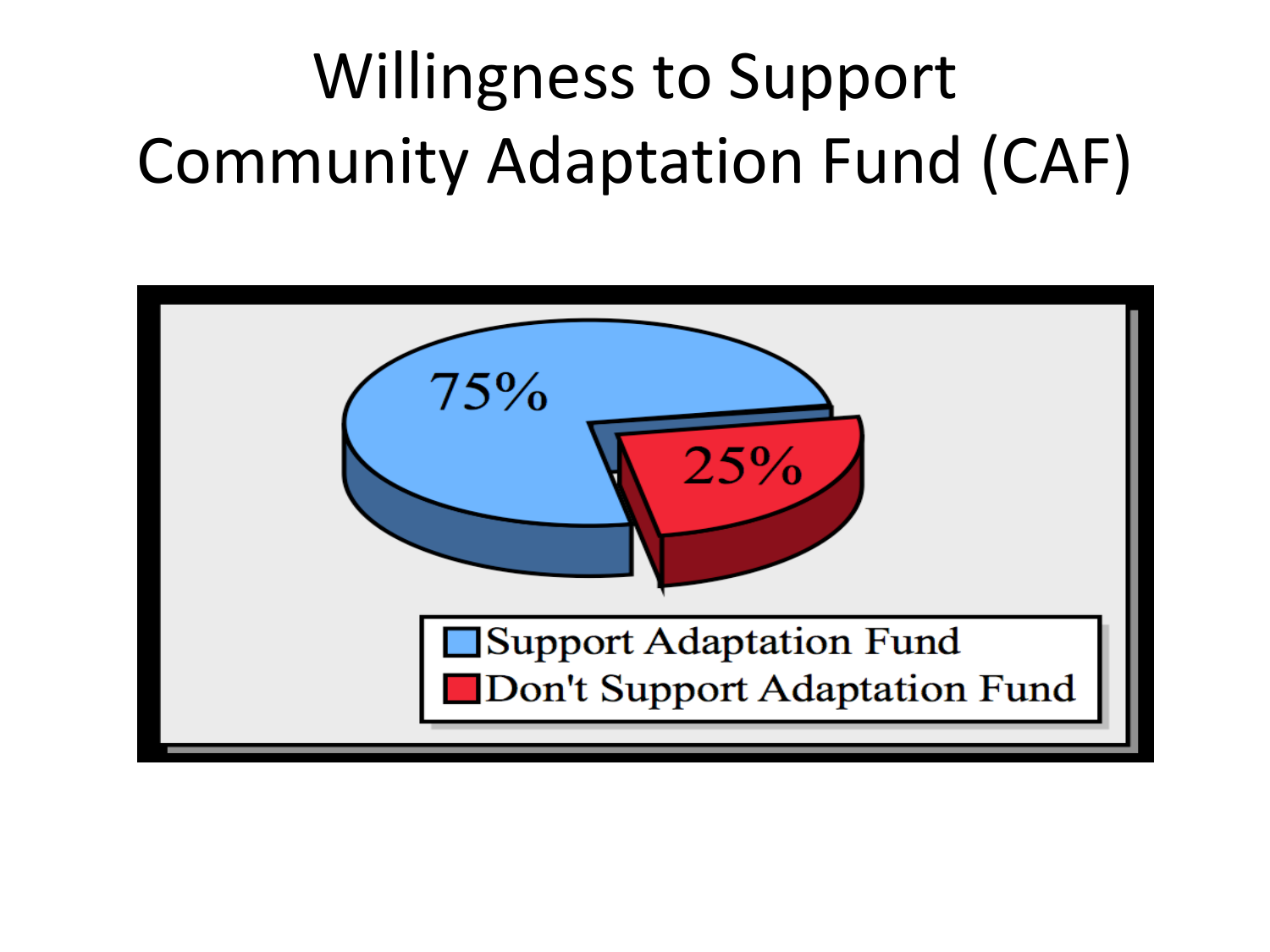Willingness to Support Proposed Funding Mechanisms to Contribute to 'Community Adaptation Fund' for the Florida Keys